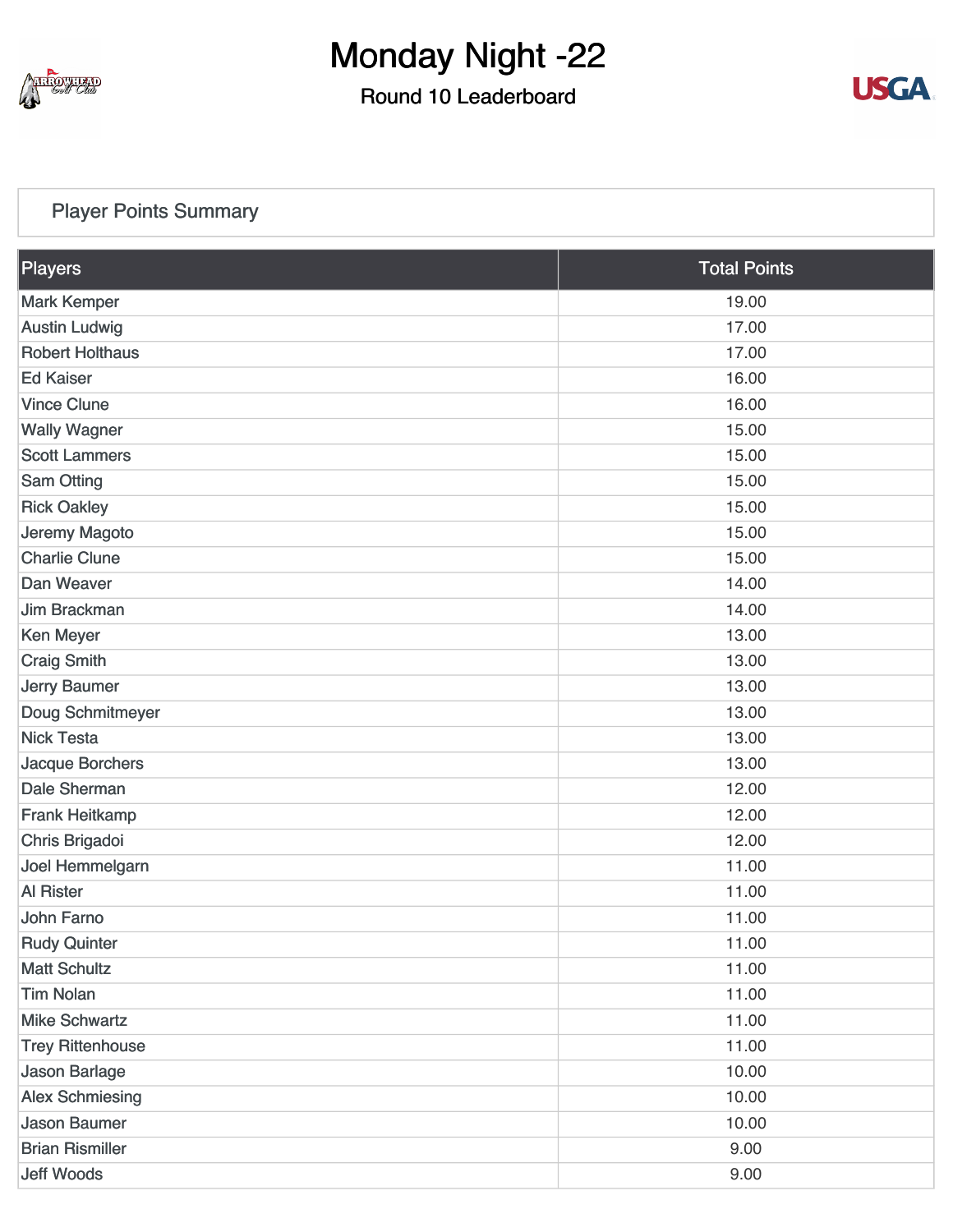

## Round 10 Leaderboard



| <b>Chris Stueve</b>   | 9.00   |
|-----------------------|--------|
| <b>Travis Elsass</b>  | 9.00   |
| <b>Ben Barhorst</b>   | 9.00   |
| Ron Woehrmyer         | 9.00   |
| <b>Ted Jacobs</b>     | 8.00   |
| <b>Ken Wuebker</b>    | 8.00   |
| <b>Evan Bunce</b>     | 7.00   |
| <b>Tony Enneking</b>  | 7.00   |
| <b>Mark Bornhorst</b> | 7.00   |
| Jeff Roetgerman       | 7.00   |
| <b>Randy Krites</b>   | 7.00   |
| <b>Zach Wiford</b>    | 7.00   |
| <b>Steve Eiting</b>   | 6.00   |
| <b>Brian Sherman</b>  | 6.00   |
| <b>Alan Wente</b>     | 5.00   |
| <b>Ron Riethman</b>   | 5.00   |
| <b>Bryan Leugers</b>  | 3.00   |
| <b>Total Points</b>   | 572.00 |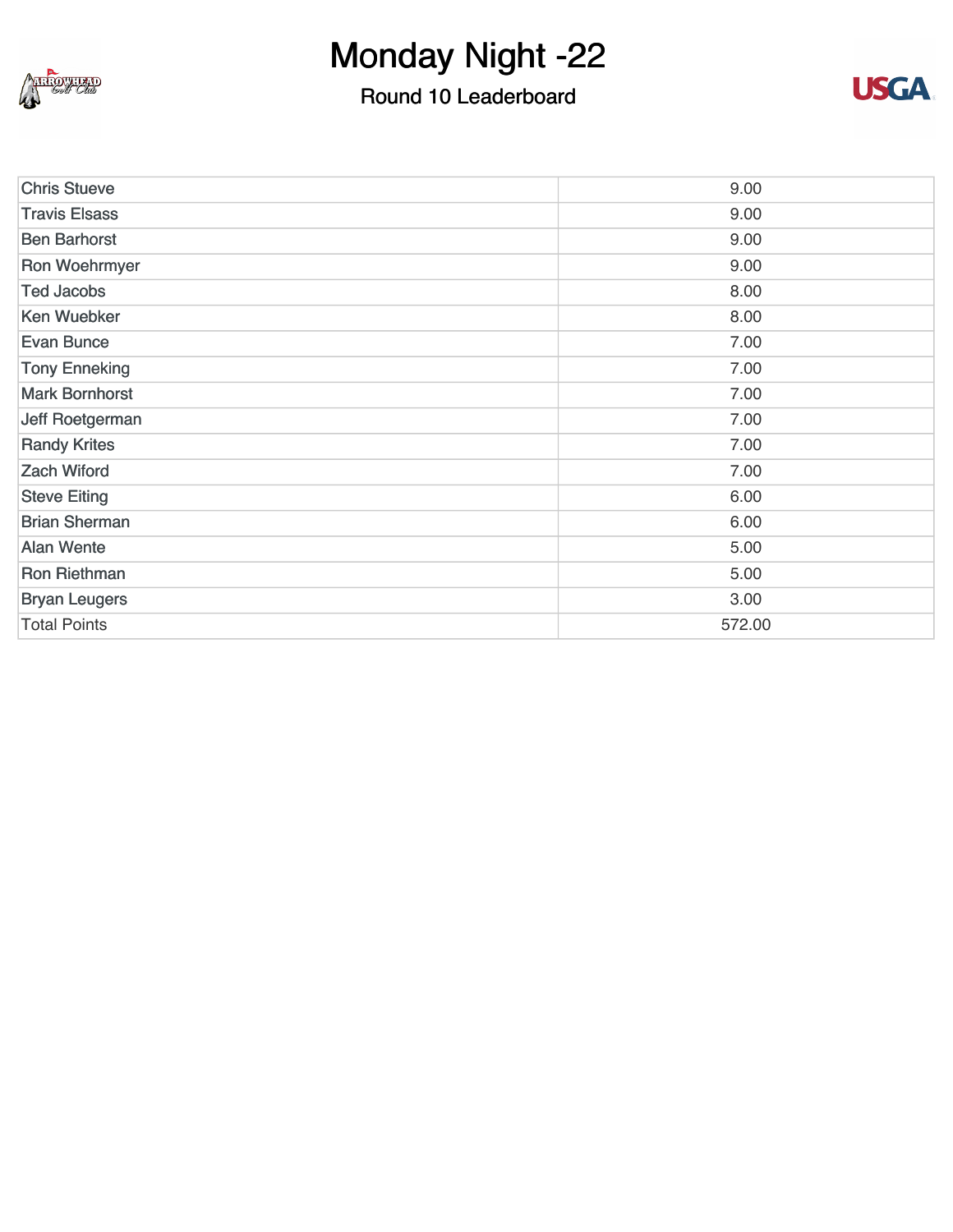

### Round 10 Leaderboard



### [Team Points Summary](https://static.golfgenius.com/v2tournaments/team_points?league_id=8103114973338674340&round_id=8103116697902261443)

| <b>Teams</b>                     | <b>Total Points</b> |
|----------------------------------|---------------------|
| <b>CDI</b>                       | 31.00               |
| <b>Minster Concrete Coating</b>  | 31.00               |
| R - S Finishing                  | 30.00               |
| 19th Hole                        | 26.00               |
| <b>Cotterman Roofing</b>         | 26.00               |
| <b>Edward Jones</b>              | 26.00               |
| <b>Weigandt Development</b>      | 26.00               |
| Wooden Shoe Inn                  | 26.00               |
| <b>Moorman Feed</b>              | 24.00               |
| <b>Precision Strip</b>           | 24.00               |
| <b>Wagner IGA</b>                | 24.00               |
| <b>Bernhold Insurance</b>        | 23.00               |
| <b>Falcon Financial</b>          | 23.00               |
| <b>Globus</b>                    | 21.00               |
| <b>Minster Bank Too!</b>         | 21.00               |
| <b>Baumer Construction</b>       | 20.00               |
| <b>Grip N Sip</b>                | 20.00               |
| <b>Spring Creek Building</b>     | 20.00               |
| <b>America's Team</b>            | 18.00               |
| <b>Bear Distributors-Packing</b> | 18.00               |
| Journeyman's Club                | 18.00               |
| <b>Striker Bows</b>              | 18.00               |
| <b>Woehrmyer Construction</b>    | 18.00               |
| L-Design                         | 14.00               |
| <b>Bud Pizza</b>                 | 13.00               |
| Minster Bank #1                  | 13.00               |
| <b>Total Points</b>              | 572.00              |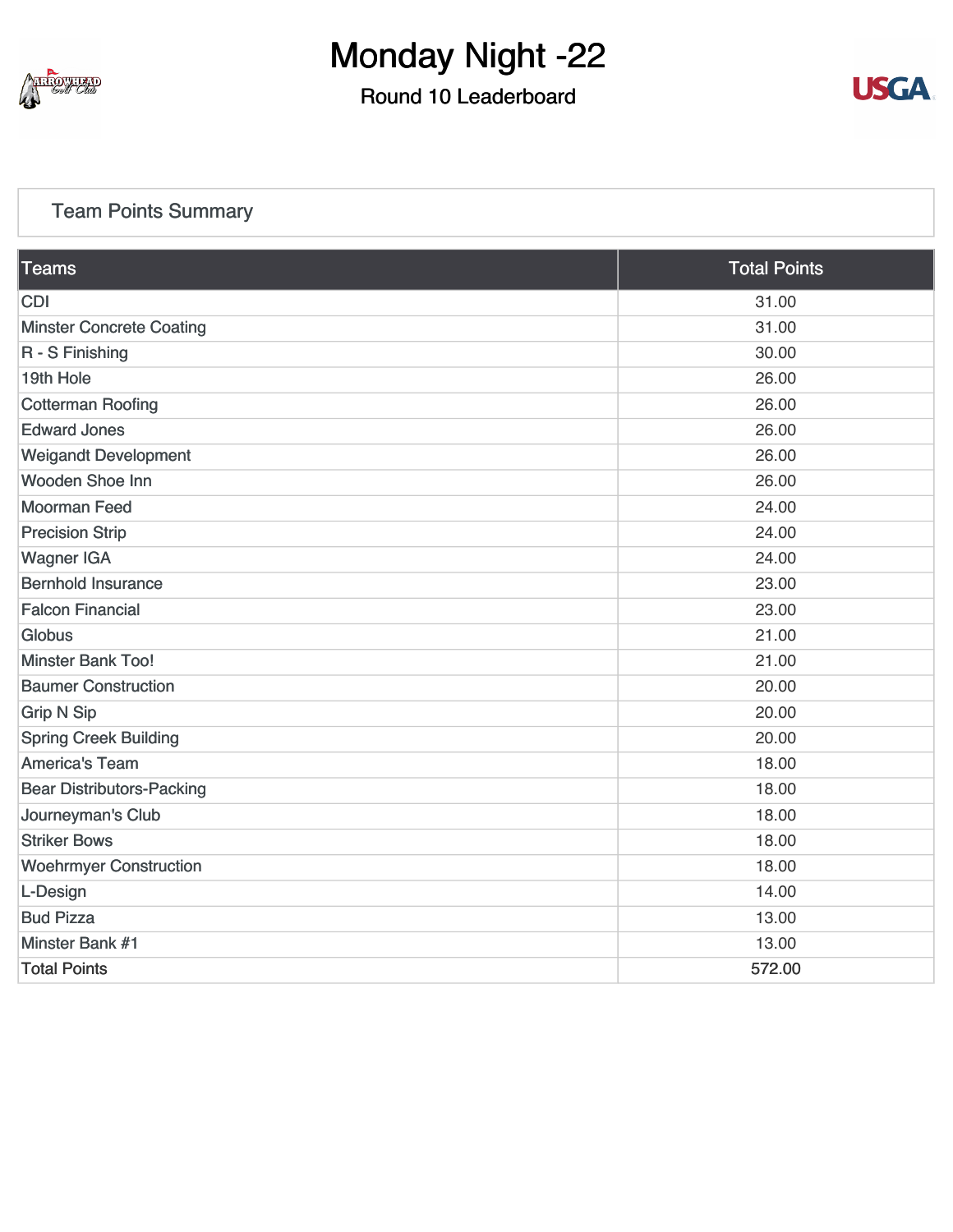

### Round 10 Leaderboard



## [League Play - Monday Night](https://static.golfgenius.com/v2tournaments/8103117107266331660?called_from=&round_index=10)

| <b>Points</b> | Player                                           | Match       | Player                                          | <b>Points</b> |
|---------------|--------------------------------------------------|-------------|-------------------------------------------------|---------------|
| 13.00         | <b>Woehrmyer Construction (Doug Schmitmeyer)</b> | <b>Tied</b> | <b>Edward Jones (Travis Elsass)</b>             | 9.00          |
| 5.00          | <b>Woehrmyer Construction (Alan Wente)</b>       | 3 & 1       | <b>Edward Jones (Robert Holthaus)</b>           | 17.00         |
| 15.00         | <b>Wagner IGA (Wally Wagner)</b>                 | 2 & 1       | <b>Spring Creek Building (Evan Bunce)</b>       | 7.00          |
| 9.00          | Wagner IGA (Ron Woehrmyer)                       | <b>Tied</b> | <b>Spring Creek Building (Jacque Borchers)</b>  | 13.00         |
| 13.00         | 19th Hole (Craig Smith)                          | 2 up        | America's Team (Jeff Woods)                     | 9.00          |
| 13.00         | 19th Hole (Nick Testa)                           | <b>Tied</b> | America's Team (Chris Stueve)                   | 9.00          |
| 11.00         | Journeyman's Club (Tim Nolan)                    | <b>Tied</b> | Wooden Shoe Inn (Rudy Quinter)                  | 11.00         |
| 7.00          | Journeyman's Club (Zach Wiford)                  | 3 & 1       | Wooden Shoe Inn (Charlie Clune)                 | 15.00         |
| 8.00          | <b>Striker Bows (Ted Jacobs)</b>                 | 1 up        | <b>Cotterman Roofing (Dan Weaver)</b>           | 14.00         |
| 10.00         | <b>Striker Bows (Jason Baumer)</b>               | 1 up        | Cotterman Roofing (Dale Sherman)                | 12.00         |
| 11.00         | <b>Weigandt Development (Matt Schultz)</b>       | Tied        | Bear Distributors-Packing (Al Rister)           | 11.00         |
| 15.00         | <b>Weigandt Development (Sam Otting)</b>         | 2 up        | <b>Bear Distributors-Packing (Randy Krites)</b> | 7.00          |
| 9.00          | <b>Precision Strip (Brian Rismiller)</b>         | <b>Tied</b> | <b>Baumer Construction (Jerry Baumer)</b>       | 13.00         |
| 15.00         | <b>Precision Strip (Jeremy Magoto)</b>           | 2 & 1       | <b>Baumer Construction (Mark Bornhorst)</b>     | 7.00          |
| 14.00         | Minster Concrete Coating (Jim Brackman)          | 1 up        | Minster Bank #1 (Ken Wuebker)                   | 8.00          |
| 17.00         | Minster Concrete Coating (Vince Clune)           | 3 & 1       | Minster Bank #1 (Steve Eiting)                  | 5.00          |
| 11.00         | Moorman Feed (John Farno)                        | <b>Tied</b> | <b>Grip N Sip (Trey Rittenhouse)</b>            | 11.00         |
| 13.00         | Moorman Feed (Ken Meyer)                         | <b>Tied</b> | <b>Grip N Sip (Ben Barhorst)</b>                | 9.00          |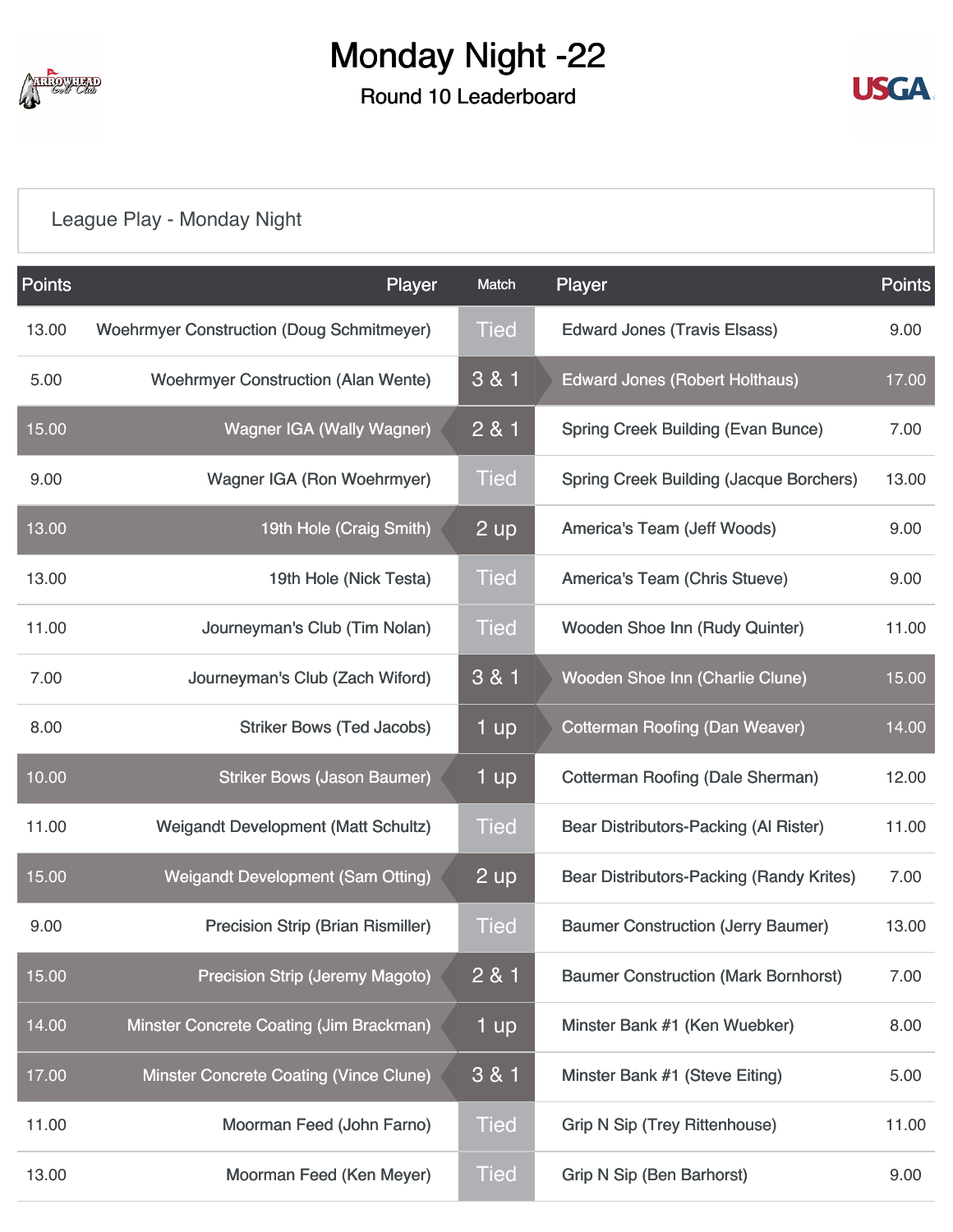

Round 10 Leaderboard



| 6.00                                  | Bernhold Insurance (Brian Sherman) | 2 & 1          | 16.00<br>Minster Bank Too! (Ed Kaiser)  |       |
|---------------------------------------|------------------------------------|----------------|-----------------------------------------|-------|
| 17.00                                 | Bernhold Insurance (Austin Ludwig) | 4 & 3          | Minster Bank Too! (Ron Riethman)        | 5.00  |
| 11.00                                 | Globus (Joel Hemmelgarn)           | <b>Tied</b>    | <b>Falcon Financial (Mike Schwartz)</b> | 11.00 |
| 10.00                                 | Globus (Alex Schmiesing)           | 1 up           | Falcon Financial (Chris Brigadoi)       | 12.00 |
| 10.00                                 | <b>Bud Pizza (Jason Barlage)</b>   | 1 up           | <b>CDI</b> (Frank Heitkamp)             | 12.00 |
| 3.00                                  | <b>Bud Pizza (Bryan Leugers)</b>   | 4 & 3          | <b>CDI (Mark Kemper)</b>                | 19.00 |
| 15.00                                 | R - S Finishing (Rick Oakley)      | $2 \text{ up}$ | L-Design (Jeff Roetgerman)              | 7.00  |
| 15.00                                 | R - S Finishing (Scott Lammers)    | 2 & 1          | L-Design (Tony Enneking)<br>7.00        |       |
| <b>Total Points Allocated: 572.00</b> |                                    |                |                                         |       |